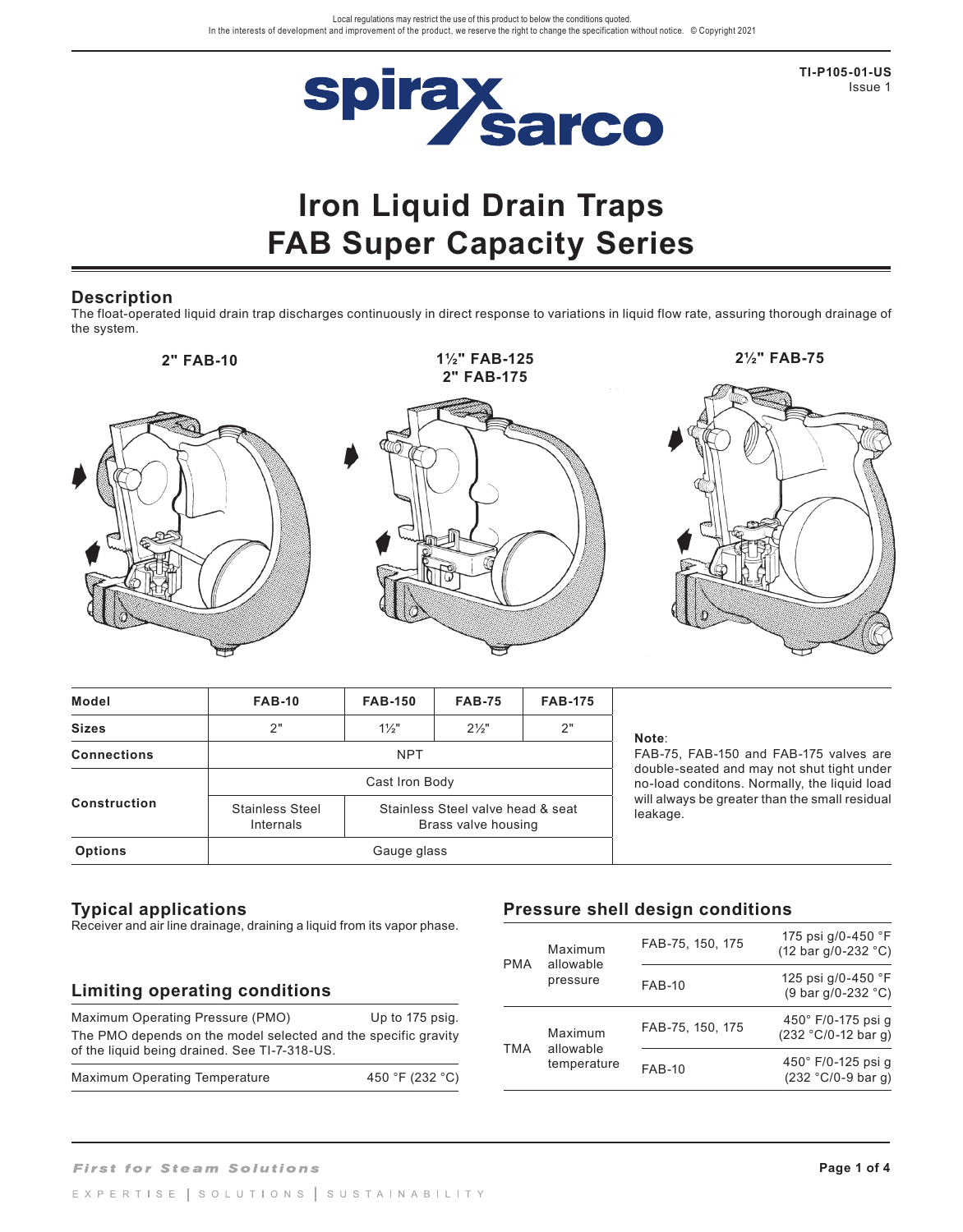## **Materials**

| No. | Part                                    | <b>Material</b>                    |                   |  |  |  |
|-----|-----------------------------------------|------------------------------------|-------------------|--|--|--|
| 1   | Body                                    | Cast Iron<br>ASTM A126 CL B        |                   |  |  |  |
| 2   | Cover<br>Screws                         | Carbon Steel<br>ASTM A449          |                   |  |  |  |
| 3   | Cover<br>Gasket                         | Graphite                           |                   |  |  |  |
| 4   | Cover                                   | <b>ASTM A126 CL B</b><br>Cast Iron |                   |  |  |  |
| 5   | Valve Seat                              | <b>Stainless Steel</b><br>Type 303 |                   |  |  |  |
| 6   | <b>Valve Seat</b><br>Gasket             | <b>Stainless Steel</b><br>(FAB-10) | Type 302          |  |  |  |
|     | Valve<br>Assembly<br>Gasket             | Graphite                           |                   |  |  |  |
| 7   | Main Valve<br>Assembly<br><b>Screws</b> | Copper Alloy Everdur 1015          |                   |  |  |  |
| 8   | Float                                   | <b>Stainless Steel</b>             | Type 304          |  |  |  |
| 9   | Plug                                    | <b>Brass</b>                       | <b>ASTM B16</b>   |  |  |  |
| 10  | Plug<br>Gasket                          | <b>Stainless Steel</b>             | ASTM A240         |  |  |  |
| 15  | <b>Main Valve</b><br>Assy.<br>Housing   | <b>Stainless Steel</b>             | ASTM A743 CF8M    |  |  |  |
| 16  | Pivot Pin                               | <b>Stainless Steel</b>             | Type 303          |  |  |  |
| 17  | Valve Head                              | <b>Stainless Steel</b>             | Type 303          |  |  |  |
|     |                                         | (FAB-10, 150, 175)                 | ASTM A351GR. CF8M |  |  |  |
| 18  | Float Arm                               | <b>Stainless Steel</b>             | Type 301          |  |  |  |
| 19  | Seat<br><b>Bracket</b>                  | <b>Stainless Steel</b><br>(FAB-10) | Type 304          |  |  |  |
|     | Head<br>Bracket,<br>Stop, Link          | Stainless Steel<br>(FAB-10)        | Type 301          |  |  |  |

**½"NPT Balance Pipe Connection**



**½"NPT Balance Pipe Connection**



**½"NPT Balance Pipe Connection**



**Page 2 of 4 TI-P105-01-US** Issue 1 **Iron Liquid Drain Traps FAB Super Capacity Series**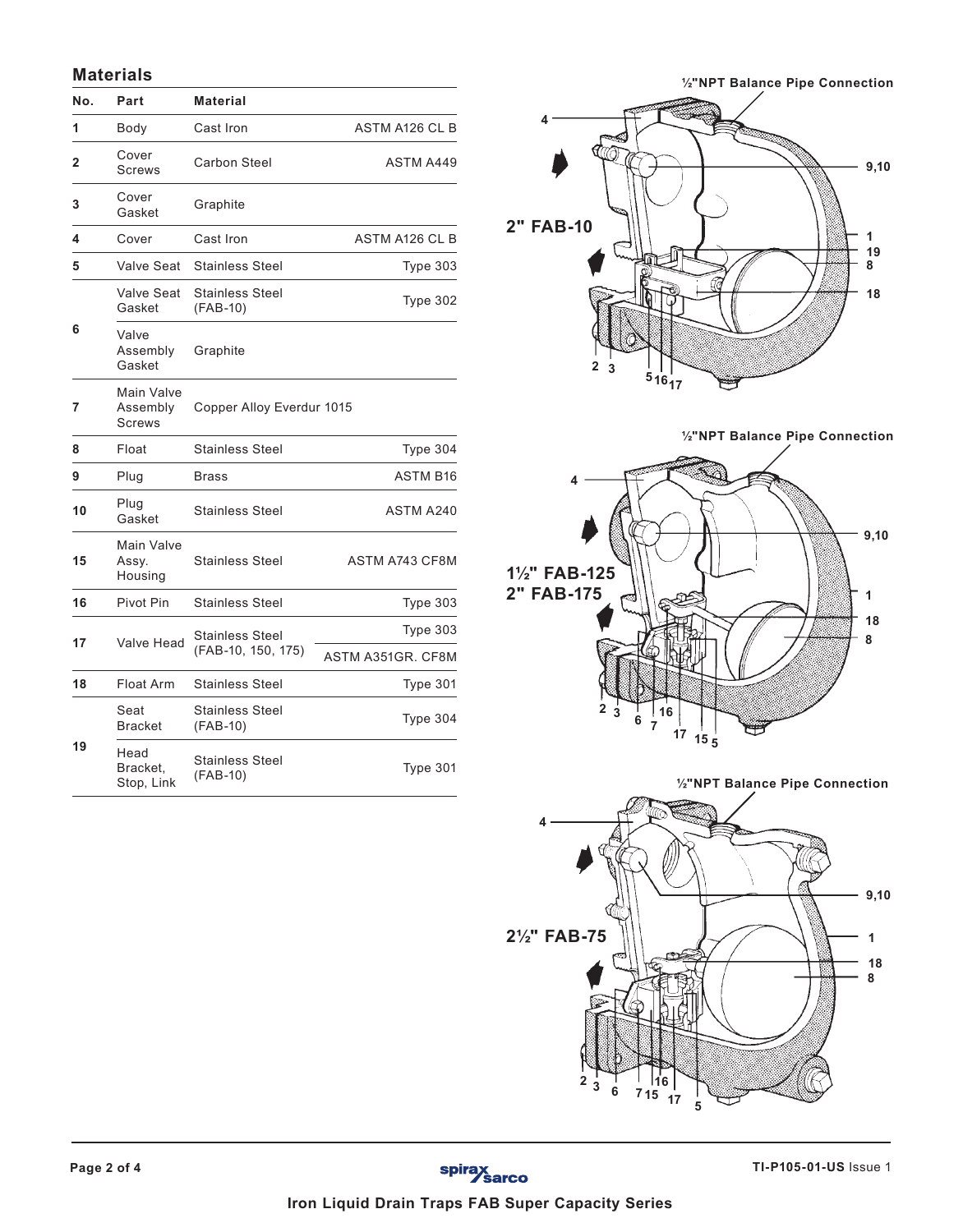#### **Dimensions/weights (nominal) in inches (***mm***) and lbs (***kg***)**

| Type & Size      | A    | в    | C    | D    | Е    | F    | Weight           |
|------------------|------|------|------|------|------|------|------------------|
| <b>FAB-10</b>    | 12.2 | 5.9  | 4.5  | 0.5  | 10.7 | 3    | 43 lb            |
| 2"               | 309  | 149  | 114  | 13   | 271  | 76   | 19.5 kg          |
| <b>FAB-150</b>   | 8.8  | 4.25 | 3    | 0.68 | 8.3  | 2.5  | 22 <sub>1b</sub> |
| $1\frac{1}{2}$   | 224  | 108  | 76   | 17   | 211  | 64   | 10.0 kg          |
| <b>FAB-175</b>   | 12.1 | 5.9  | 4.5  | 0.5  | 11   | 4    | 48 lb            |
| 2"               | 306  | 149  | 114  | 13   | 279  | 102  | 21.8 kg          |
| <b>FAB-75</b>    | 15.4 | 9.25 | 7.25 | 1.4  | 15.6 | 3.75 | 90 lb            |
| $2\frac{1}{2}$ " | 390  | 235  | 184  | 35   | 397  | 95   | 40.8 kg          |

### **Capacity**

The discharge capacity depends on the differential pressure (inlet pressure minus outlet pressure) and the specific gravity of the liquid being drained. See TIS 7.318.

#### **Sample specification**

The liquid drain trap shall be of the float type with screwed NPT connections. Float and valve heads and seats shall be stainless steel. An NPT tapping shall be provided for a balance pipe. All internals shall be renewable and field serviceable.

#### **Installation**

The trap must be fitted in a horizontal pipe line with direction of flow as indicated and so that the float mechanism is free to rise and fall in a vertical plane.

The high point of the body is provided with an NPT tapping for a balance pipe, which is essential for satisfactory operation of this unit. The balance pipe must be connected with a continuous rise between the tapping provided on the body of the trap and the vessel being drained. The trap discharge should be piped to a safe place.

#### **Maintenance**

This product can be maintained without disturbing the piping connections. Complete isolation of the trap from both supply and return line is required before any servicing is performed.

The trap should be disassembled periodically for inspection and cleaning of the valve head and seat.

Worn or damaged parts should be replaced using a complete repair kit.

Complete installation and maintenance instructions are given in IM-7-306-US which accompanies the product.

Liquid drain traps can be used to drain most liquids from most gases. However, some applications, particularly those involving hazardous or unusual fluids, may be subject to regulation or may otherwise require special consideration.

Spirax Sarco will endeavor to provide whatever data is necessary to assist in product selection.

**2" FAB-10**





**1½"FAB-150**





**2"FAB-175**





**2½" FAB-75**